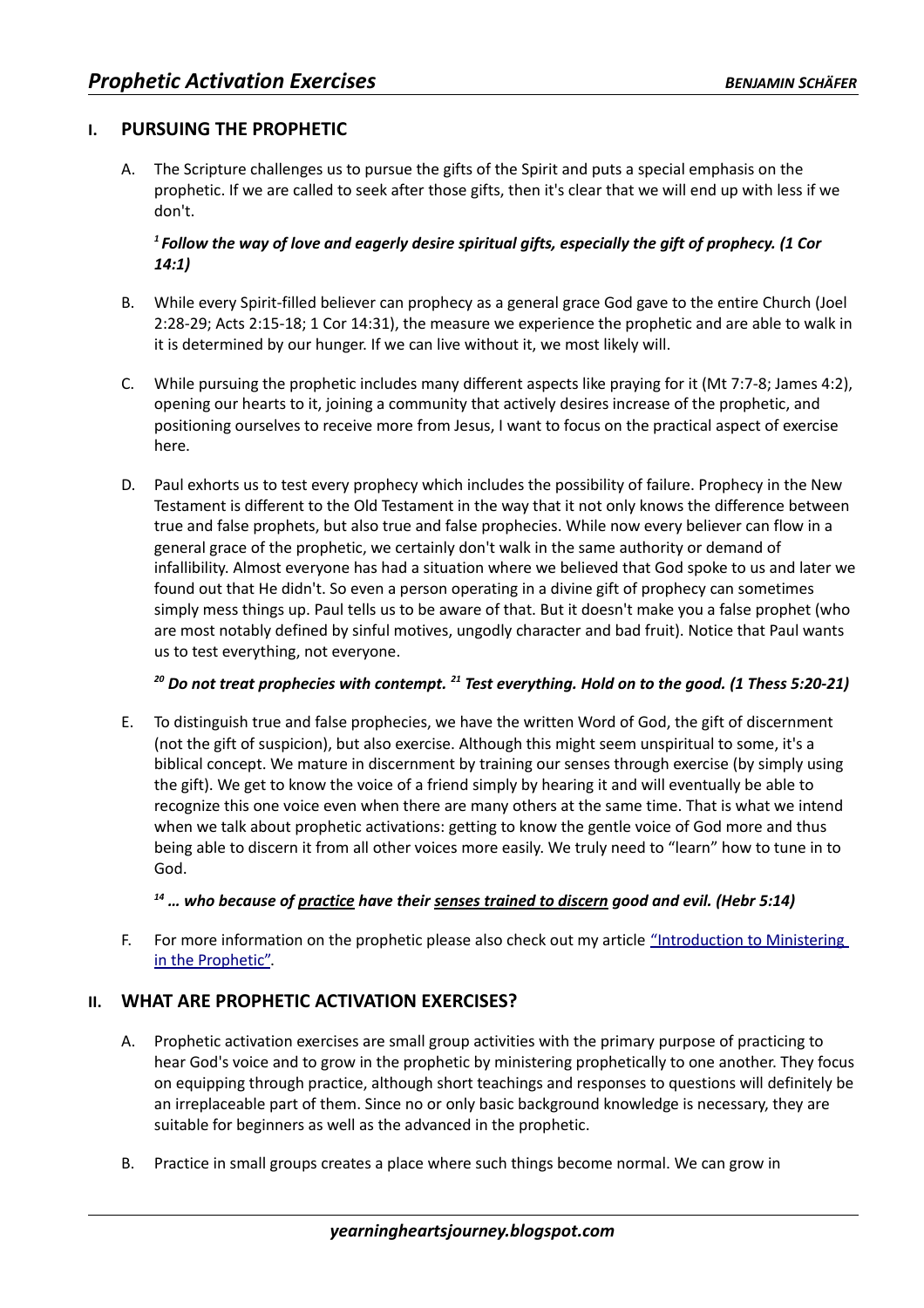confidence and experience aspects of God's kingdom that are not always a reality in our home church. Therefore, they are a good way to establish a prophetic culture.

- C. Positive prophetic experiences in a safe environment cause our faith to grow and equip us to walk in our gifts in other places with the expectancy that God is going to move through us.
- D. Often we fail to hear God's voice because we do not know how God is speaking to us. Prophetic activities broaden our understanding and sensitivities to the way God uses to talk to us.
- E. Prophetic activation exercises are meant to equip with practical tools for hearing the voice of God. Eventually you will be able to utilize those tools in every sort of situations: during ministry time at your local church, in everyday life conversations with others, while writing emails or simply praying for others in your private time with the Lord. They will help you flow in the prophetic in your everyday life.
- F. Most importantly, prophetic activation groups provide a place where you can hear the voice of a loving God who so desires to share His love with us. In those places, we experience how much He loves us while we minister to others and others minister to us. This will tremendously refresh and deepen our personal relationship with God. Becoming a friend of God, being able to hear His voice and having real conversations with Him – that is what it is all about.

#### **III. BASIC ACTIVATION EXERCISES – ACTIVATING THE PROPHETIC**

- A. This is a list of some basic activation exercises which are good to start with. They also resemble the most common channels through which God talks to us.
- B. The majority of those exercises focus on one specific channel of how God talks to us. We need to realize that by doing so in practice we are not limiting God but sensitizing ourselves to specific ways in order to grow more comfortable and confident in them. Still we don't want to pick our favorite way long-term. Although for a season God may use one or another way more, limiting ourselves to our favorite method will eventually cause us to miss much of what He has to say. In His creativity, God likes to use all kinds of ways to talk to us.
- C. **Using Item** Choose a certain theme as a guideline for this group exercise (color, season, room, movie-character, comic-character, bible-character, book of the bible, form of water, …) and tell it to the group. Then everyone asks God what specific item within this topic the person on their right represents (for instance color  $\rightarrow$  red) and then ask Him why (prophetic interpretation).
	- 1. Basically we ask: 1) Jesus, what color is the other person like? 2) Why? What does that mean?
	- 2. I found that this is the easiest way to get started in the prophetic for those who are completely new because it already limits the options down to a few. Often we don't hear God's voice because we don't tune in. Limiting the options helps us to know what to tune in to and what we can expect God to talk to us. However, reducing the choices for the first step does not at all narrow down what God eventually says in the second step.
	- 3. This is not manipulating God. It's taking the first steps. A toddler is still walking even though he is holding onto the hand of the father. It's completely the same here. It's a sort of prophetic "walking aid" and God knows we need it especially in the beginning.
- D. **Scripture** Ask God that He would give you a Bible verse for the other person. Then ask Him for one specific aspect/word/part of this verse that He highlights for the one you are ministering too. Then ask Him what He wants to tell the other person through it.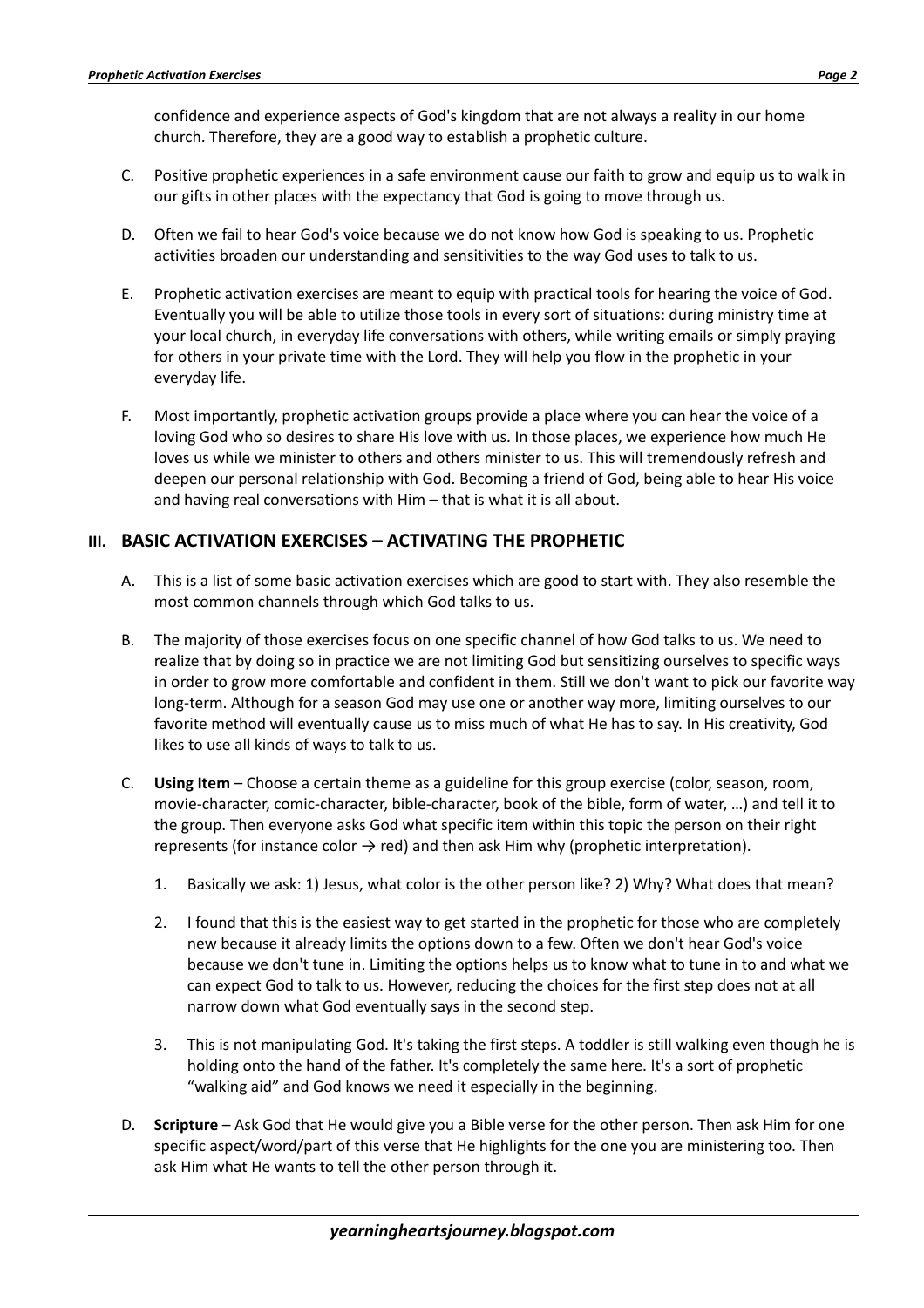- 1. One of the pitfalls with this option is that people start to preach the Word. We don't want to explain the other person what the Bible verse means but what God wants to say through this verse to the other person. It's a prophetic exercise in which we want to hear the personal message that is on God's heart right now specifically for the one we are ministering to.
- E. **Picture** Ask God to give you an inner picture (or vision = animated picture) for another person. Ask Him what He wants to tell them through it.
- F. **Emotional Feeling** Ask God to let you feel a certain emotion. Then ask God what it means for the other person, what exactly He wants to say through that.
- G. **Physical Sensation** Ask God for a physical sensation and then what it means.
	- 1. God often uses this way to highlight body parts that He wants to heal in the one we are praying over. We might for instance feel a sudden light stinging pain in our left knee while praying for someone. God might want us to pray for the left knee of the other person. As you simply share it don't be surprised when they confirms that they have complications with this specific body part. This happens very often because God likes to raise our faith through such an occasion.
- H. **Word of Knowledge** This means we want God to give us a specific word of phrase for the other person – like a word suddenly popping into our minds. This can be anything and talk about anything (for example a street name, a number, one single word, a sentence, even a song). In a second step ask God what He wants to tell the other person through it.
	- 1. Don't forget that it can have literal and/or symbolic meaning.
	- 2. God can refer to past, present and/or future.
	- 3. Sometimes it can be enough to share what we got and the person we are ministering to will directly understand what it means, especially if we simply don't seem to get an interpretation.
	- 4. Even though God likes symbolism and enjoys speaking even through very strange things, don't get weird here.

# **IV. INTERMEDIATE ACTIVATION EXERCISES – IMPROVING THE PROPHETIC**

- A. The purpose of these intermediate exercises is to progress in the use of the prophetic. They are based on the basic methods we have learned in the previous chapter but intend to help us improve specific areas of the prophetic (which is underlined in each description).
- B. **Any Way** Here simply all of the above methods (the basics) are applicable. The purpose of this exercise it to help us stay sensitive to multiply channels at the same time as we eventually don't want limit our focus to one single way while ministering prophetically.
- C. **Favorite Way Excluded** This exercise is very similar to the last one, but here everyone is asked to purposefully exclude the channel through which they hear God speak most easily. As mentioned earlier we all are tempted to pick our favorite method. This exercise is supposed to avoid that by encouraging us to grow more comfortable in the ways different to those we prefer. It will help us to be more attentive to the variety of the ways God talks to us.
- D. **Journaling** Ask God for a short prophetic sentence, message, just one sentence with no more than 20 words. Write it down. Then ask God to highlight one single word of this sentence and ask God for more understanding of this word. Integrate those meanings into the start-sentence. The purpose of this exercise is to pursue deeper understanding of what God shows us, rather than just delivering the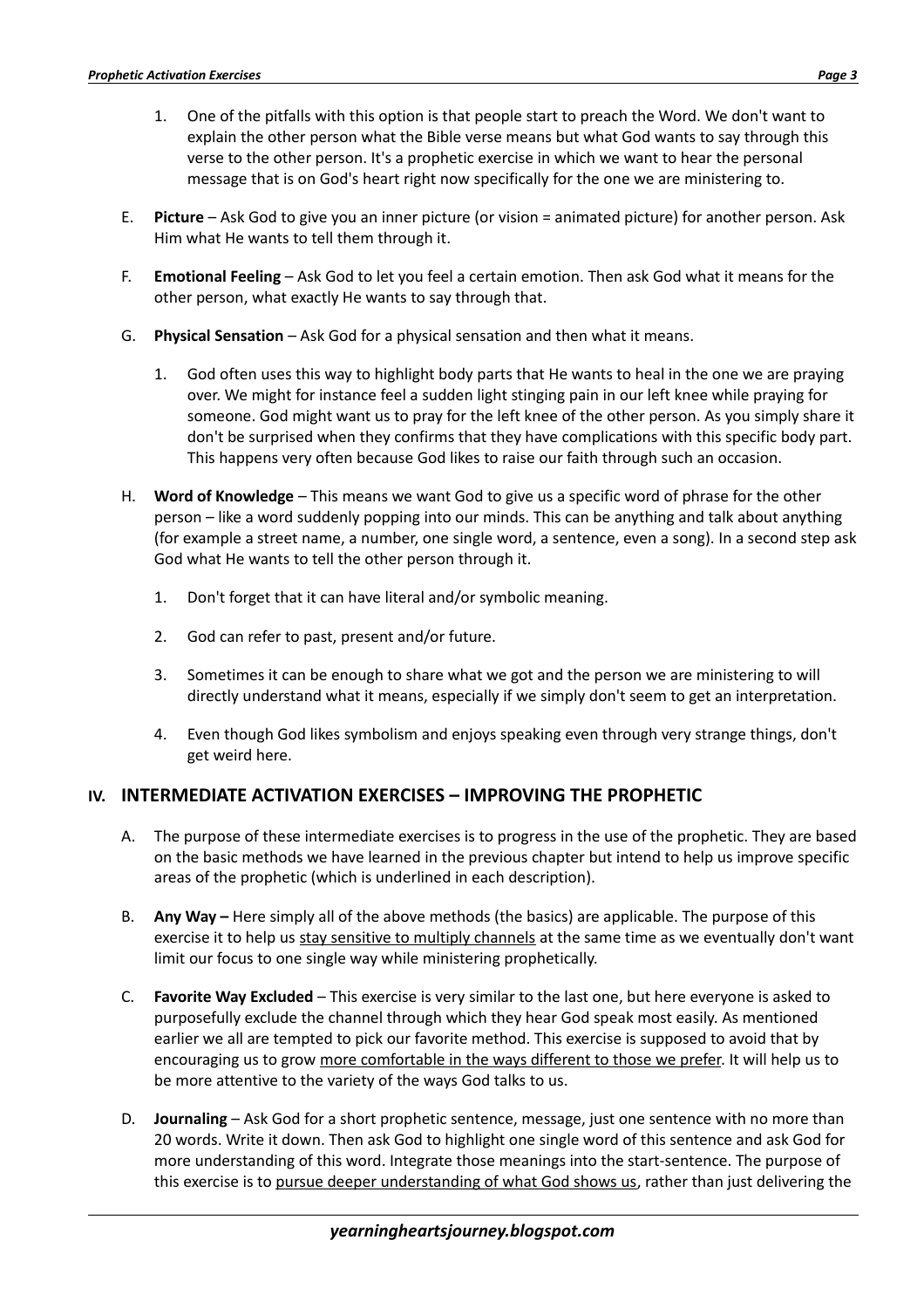message right away. We want to value what God shows us and seek Him for more understanding of what He speaks before we move on to something new. By doing this we increase accuracy and impact of the one prophetic word we give.

- 1. This exercise can be repeated with the same beginning sentence.
- E. **Meditation in Silence** This exercise is very similar to the last but a bit more advanced in that it skips the writing down part. We ask God for a prophetic message, picture or whatever and then meditate on it for 5 or 10 minutes. We don't give it right away. We explore it with Jesus by asking Him to show us more about every single aspect of what He initially showed us. The purpose of that is to help you stay focused on one prophetic word for a longer time and to go deeper in it. You will be surprised about how comprehensive your prophecy will be after 5 or 10 minutes.
- F. **"God, what do You think of me?"** Everyone takes a sheet of paper and a pen. We start with writing down a personal question (a very good one is "God, what do You think/feel when You look at me?") and then we get quiet, listen and write down everything that comes to our minds. The purpose of this exercise is to grow more comfortable hearing God for ourselves which will tremendously enrich our private time and relationship with Him.
	- 1. One of the biggest challenges in hearing God's voice is to discern it from our own thoughts. This is what God's voice sounds most similar to because the Holy Spirit dwells within us and so He speaks from the same direction that our own thoughts come from.
	- 2. Many will hardly write down anything because they constantly think it's their own thoughts. They block themselves. A much better approach is to write down EVERYTHING that comes to our mind after asking Jesus the question. Don't try to discern right away, just write it all down. Don't look at the paper for a day or two and then read it again. It will be much clearer to you now what was really God and what He was not.
- G. **Unknown Person** Often we are tempted to prophesy out of our knowing and what we see. Especially among friends, prophesying can be a tough thing because we already know them so well. This exercise is meant to avoid this pitfall and to help us get comfortable in using the prophetic without knowing the person.
	- 1. *Method 1* The leader will secretly assign one person in the group as the target for prophetic ministry. However, the leader won't tell anyone who he or she picked. Then the group begins to prophesy over person xyz not knowing who they are actually ministering to. Only at the end the leader will reveal who was chosen. However, often the assigned person will have already realized by that point that they were prophesying over him or her.
	- 2. *Method 2* This is just another method for the last exercise: In an even-numbered group let everyone draw a lot with a number that they will keep a secret. This will be their number. Then collect the lots and let everyone draw another number. This will be the number they will prophesy over. (Repeat if someone drew their own number.) Now everyone has time to ask God for a prophecy for the second number they drew. When sharing, let one after another say first the number and then give the prophecy (without the addressed number revealing that it's them). Only when everyone finished, let people reveal which number they were and how accurate the prophetic word was they received.

### **V. ADVANCED ACTIVATION EXERCISES – GROWING IN THE PROPHETIC**

A. This collection contains exercises that are best done with a group that has already had some experience in the prophetic as these exercises combine aspects of the basic and intermediate